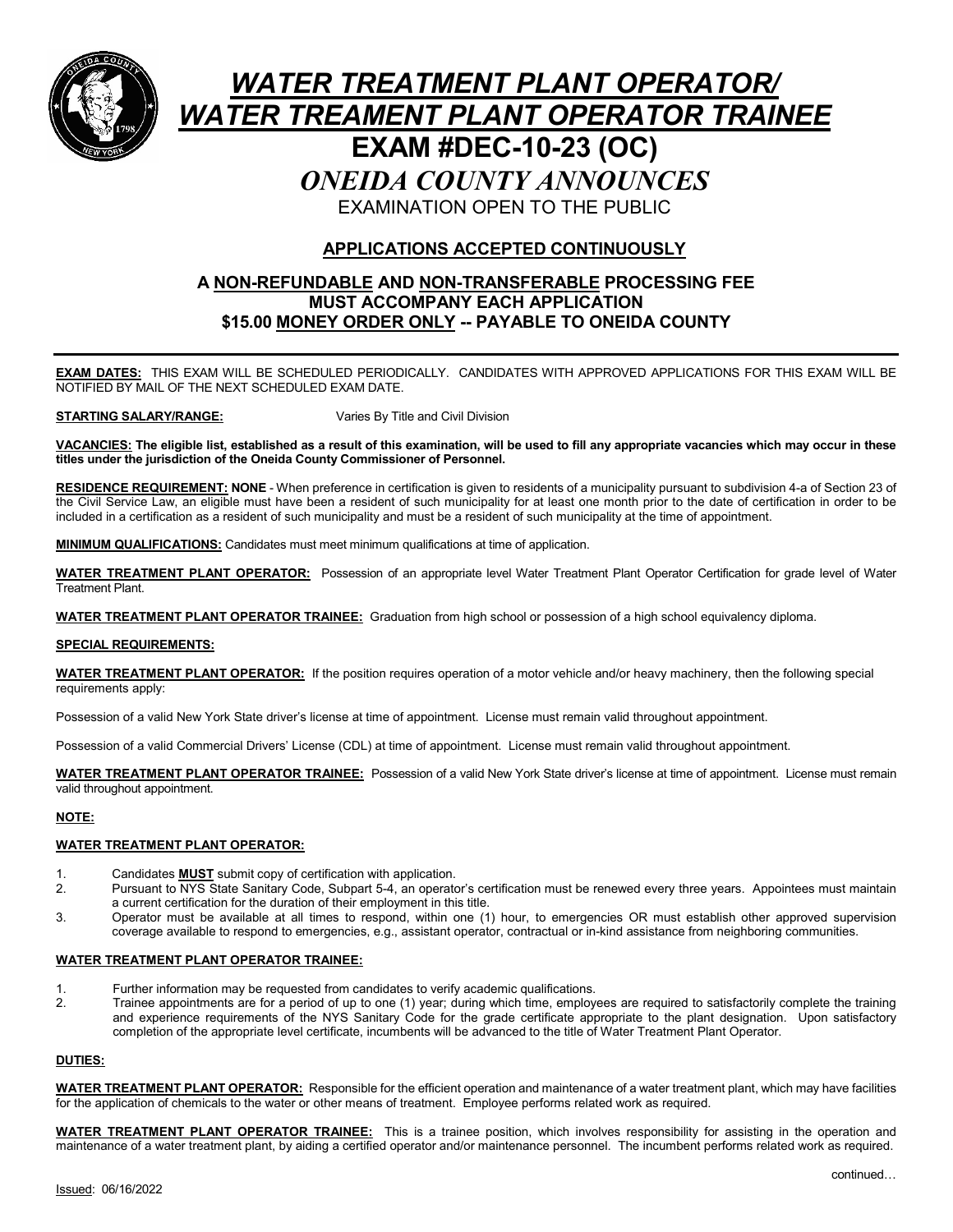## **WATER TREATMENT PLANT OPERATOR/TRAINEE #DEC-10-23 (OC)** Page Two

**PC-ADMINISTERED TEST:** The test will be administered on a personal computer (PC). Candidates need no prior knowledge of computers in order to take the test. The test uses a simple point-and-click system that is thoroughly explained through an animated instruction program. Candidates will be given a sample test on which to practice before the actual test begins. This test is designed to evaluate knowledge, skills, and/or abilities in such areas as:

## **1. BASIC MATHEMATICS:**

These questions test your ability to use addition, subtraction, multiplication and division to solve basic arithmetic problems that might be encountered in water and wastewater treatment plant operations. Questions may also involve the use of fractions, decimals, averages, and percents.

## **2. ELEMENTARY CHEMISTRY AND GENERAL SCIENCE:**

These questions test your knowledge of basic processes and concepts in chemistry and general science.

## **3. MECHANICAL APTITUDE:**

These questions test your ability to identify and understand how basic mechanical instruments such as motors and gears work.

## **4. SAFETY PRACTICES:**

These questions test your knowledge of basic safety practices.

## **5. TOOLS AND READING OF SCALES AND GAUGES:**

These questions test your ability to recognize or identify basic tools and their common uses and to make accurate readings of various types of dials, scales and gauges.

## **6. UNDERSTANDING AND INTERPRETING WRITTEN MATERIAL:**

These questions test how well you comprehend written material.

**CALCULATORS ARE RECOMMENDED:** Unless specifically prohibited, candidates are permitted to use QUIET, hand-held, solar- or battery-powered calculators ONLY. Devices with typewriter keyboards, such as cell phones, computers or devices which can be hooked up to a computer, spell-checkers, personal digital assistants, address books, language translators, dictionaries and any similar devices are **PROHIBITED**.

**ELIGIBLE LISTS:** Candidates who meet the qualifications, and pass this examination, will have their names placed on the Eligible List, in the order of final scores, regardless of the date on which they filed or took the test. The names of qualified candidates will remain on the Eligible List for one year. Appeal of ratings will not be allowed, as the opportunity for re-test exists.

**RETEST POLICY:** Retest for this continuous recruitment examination is permitted after six months.

**TERMINATION OF THE PROGRAM:** Oneida County Department of Personnel reserves the right to terminate this special recruitment program at any time, and re-establish a program of periodic testing for this title.

**TEST GUIDE:** A *"Guide to Taking the Examination for Water and Wastewater Treatment Plant Operator/Trainee Series"* is available on the New York State Department of Civil Service website: <https://www.cs.ny.gov/testing/testguides.cfm> .

continued…

**For further information contact: ONEIDA COUNTY DEPT. OF PERSONNEL, 800 PARK AVE., UTICA, NY 13501 TELEPHONE: (315) 798-5726 AMANDA L. CORTESE-KOLASZ, COMMISSIONER**